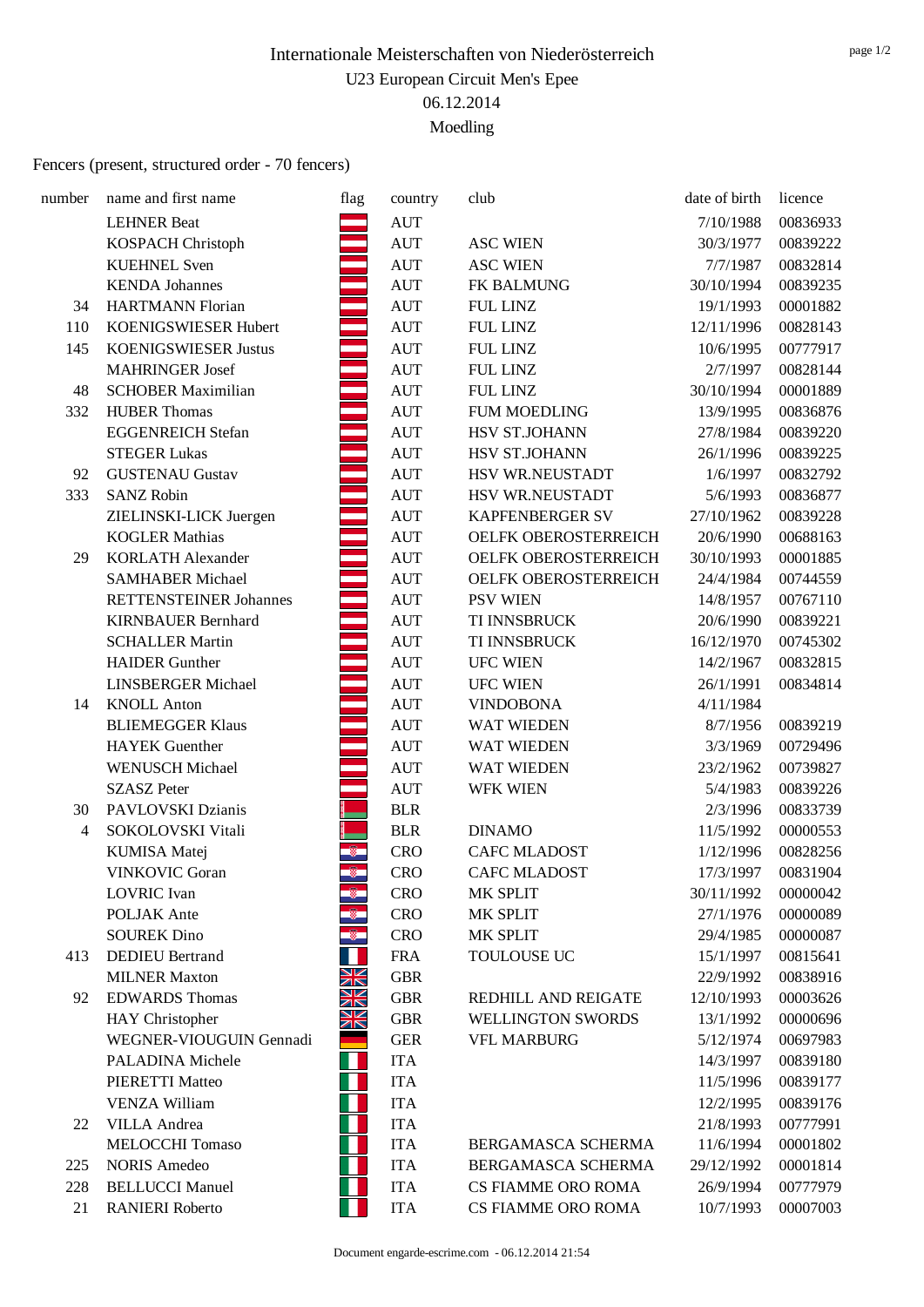#### U23 EC EM

#### Fencers (present, structured order - 70 fencers)

| number | name and first name         | flag                 | country    | club                  | date of birth | licence  |
|--------|-----------------------------|----------------------|------------|-----------------------|---------------|----------|
|        | <b>GIANNICO</b> Andrea      | Ш                    | <b>ITA</b> | CS FOLIGNO            | 25/8/1997     | 00839186 |
|        | <b>GROTTESI</b> Lorenzo     |                      | <b>ITA</b> | <b>CS FOLIGNO</b>     | 19/6/1997     | 00839198 |
| 227    | PRISTERA Mattia             |                      | <b>ITA</b> | <b>CS LEGNANO</b>     | 18/11/1994    | 00830591 |
| 202    | GIAQUINTO Jorgeantonio      | Ш                    | <b>ITA</b> | <b>CS PARTENOPEO</b>  | 19/6/1992     | 00834756 |
| 498    | <b>MATASSA Francesco</b>    | Н                    | <b>ITA</b> | SPORTING CENTER PRAT  | 3/5/1994      | 00001712 |
|        | <b>DRAGOMIR Liviu</b>       |                      | <b>ROU</b> | <b>CSU CRAIOVA</b>    | 25/7/1989     | 00002710 |
|        | <b>PERSU Mario</b>          |                      | <b>ROU</b> | <b>CSU CRAIOVA</b>    | 20/7/1995     | 00832062 |
|        | PIRVAN Marin Dorian         |                      | <b>ROU</b> | <b>CSU CRAIOVA</b>    | 16/3/1989     | 00830389 |
|        | PIRVULEASA Ovidiu           |                      | <b>ROU</b> | <b>CSU CRAIOVA</b>    | 5/9/1995      | 00830031 |
|        | <b>SBARCIA Alin</b>         |                      | <b>ROU</b> | <b>CSU CRAIOVA</b>    | 27/1/1984     | 00830390 |
| 26     | <b>TRANDAFIRESCU Ionut</b>  |                      | <b>ROU</b> | <b>CSU CRAIOVA</b>    | 24/6/1993     | 00003480 |
| 60     | <b>VILCEANU Victor</b>      |                      | <b>ROU</b> | <b>CSU CRAIOVA</b>    | 29/1/1992     | 00001440 |
|        | FRANKOVIC Leon              | $\bullet$            | <b>SLO</b> |                       | 4/9/1991      | 00697113 |
|        | <b>SAPONJA Peter</b>        | $\overline{\bullet}$ | <b>SLO</b> |                       | 5/7/1990      | 00697124 |
| 98     | ZMAUC-KVAR Ziga             | Ð                    | <b>SLO</b> | <b>SK BRANIK</b>      | 19/6/1995     | 00003139 |
| 180    | <b>GOLOBIC Jan</b>          | Ю                    | <b>SLO</b> | TABOR-LJUBLJANA       | 13/4/1992     | 00002296 |
|        | <b>KOMAN Robert</b>         | Đ                    | <b>SLO</b> | TABOR-LJUBLJANA       | 26/10/1993    | 00003518 |
|        | <b>VERAS-REGENT Timotej</b> |                      | <b>SLO</b> | TABOR-LJUBLJANA       | 1/11/1996     | 00830700 |
|        | <b>KRAUS</b> Daniel         | 曳__                  | <b>SVK</b> | <b>AKADEMIA SERMU</b> | 4/3/1994      | 00003426 |
|        | <b>KRAUS</b> Peter          | (明) 二                | <b>SVK</b> | <b>AKADEMIA SERMU</b> | 30/11/1995    | 00003428 |
|        | <b>STEIS Lukas</b>          | 聘 二                  | <b>SVK</b> | AKADEMIA SERMU        | 21/4/1995     | 00003440 |
| 238    | WILLEMO Jakob               |                      | <b>SWE</b> | <b>GOFK</b>           | 20/5/1994     | 00000117 |
|        |                             |                      |            |                       |               |          |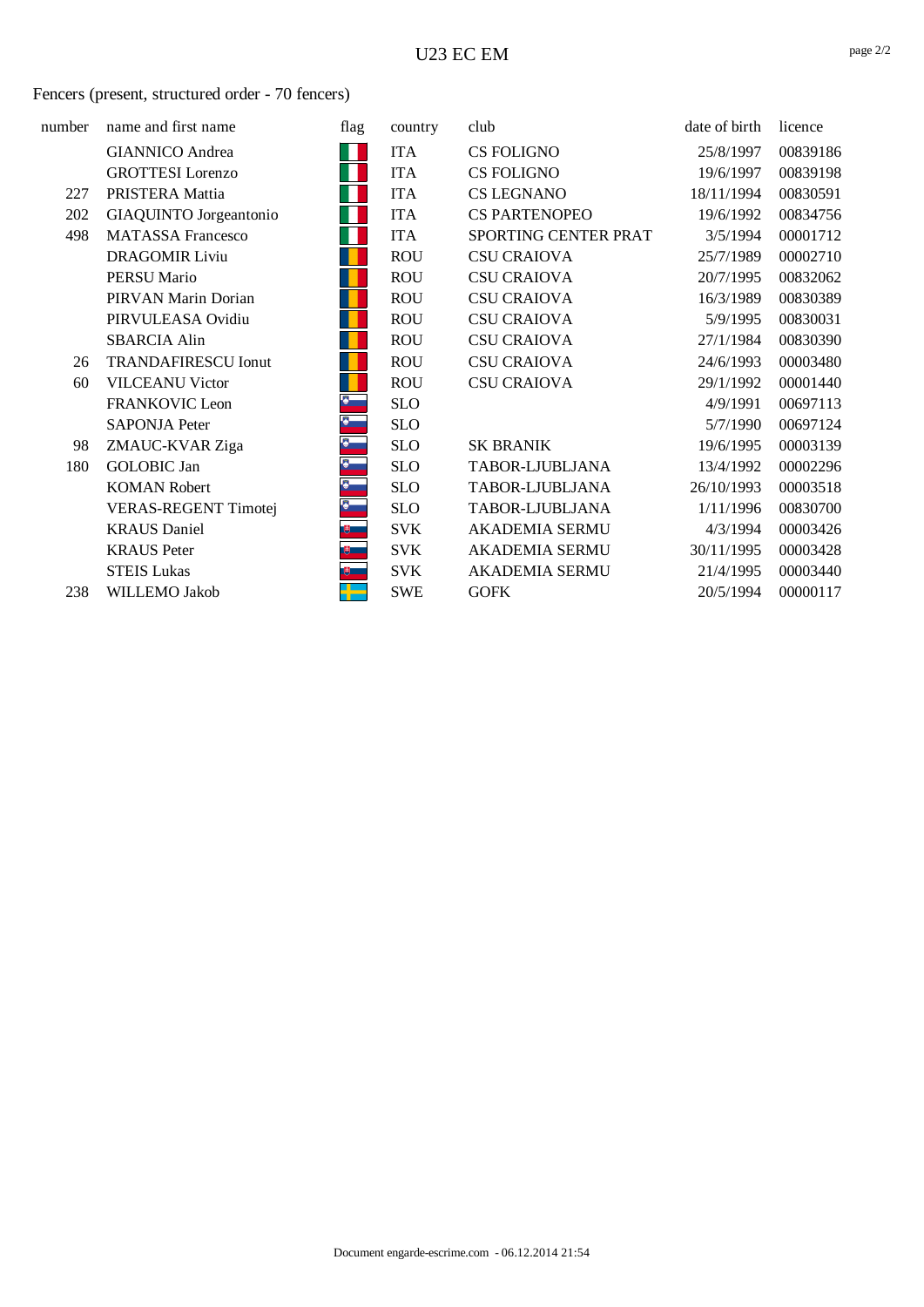## Formula of the competition

70 fencers

1 poules: round

70 fencers 10 poules of 7 Separation by : countries, clubs 56 qualifiers

\_\_\_\_\_\_\_\_\_\_\_\_\_\_\_\_\_\_\_\_\_\_\_\_\_\_\_\_\_\_\_\_\_

Direct elimination : 56 fencers

Direct elimination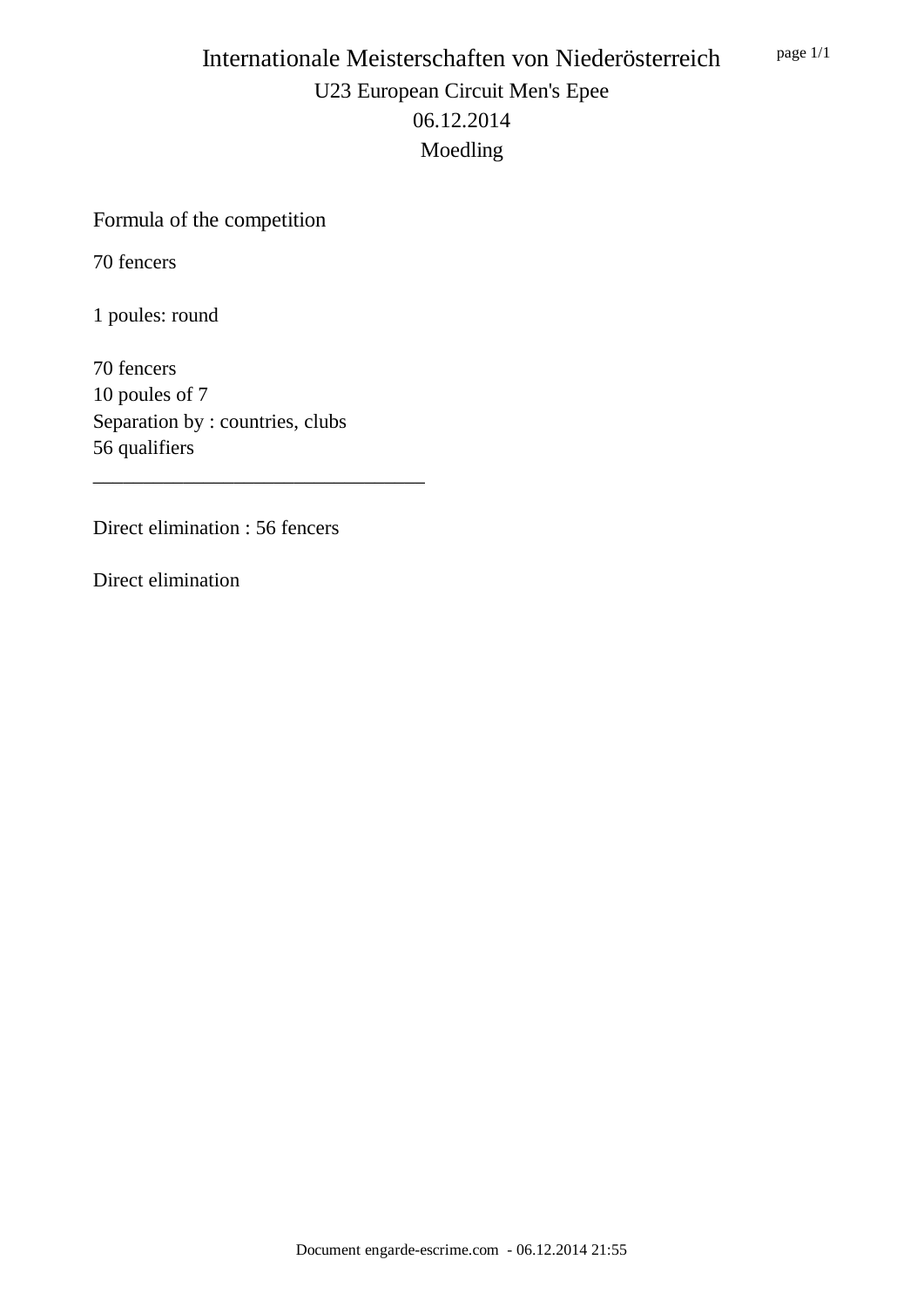Poules, round No 1

#### Poule No 1 9:10 Referee: MANOLACHE Christina AUT FUL LINZ

|                                          |                          |                           |                                                                                                                                                                 | V/M            | ind.                 |    | HS rank                   |
|------------------------------------------|--------------------------|---------------------------|-----------------------------------------------------------------------------------------------------------------------------------------------------------------|----------------|----------------------|----|---------------------------|
| <b>SANZ Robin</b>                        | <b>AUT</b>               | <b>HSV WR.NEUSTADT</b>    | V43<br>$\sqrt{2}$<br>p.<br>$\mathbf{1}$<br>3<br>$\boldsymbol{0}$                                                                                                | 0.167          | $-14$                | 13 | 7                         |
| <b>NORIS Amedeo</b>                      | <b>ITA</b>               | BERGAMASCA SCHERMA        | $\overline{V}$<br>$\overline{\mathbf{V}}$<br>$\overline{3}$<br>T.<br>$\overline{V}$<br>$\mathbf{1}$<br>V                                                        | 0.667          | 9                    | 24 | $\overline{c}$            |
| <b>DRAGOMIR Liviu</b>                    | <b>ROU</b>               | <b>CSU CRAIOVA</b>        | $\overline{\mathsf{V}}$<br>$1\,$<br>$\overline{V}$<br>$\overline{V}$<br>$\mathfrak{Z}$<br>$\overline{V}$<br>p.                                                  | 0.667          | $-1$                 | 24 | $\overline{4}$            |
| <b>KOGLER Mathias</b>                    | <b>AUT</b>               | OELFK OBEROSTERREIC       | $\overline{2}$<br>$\overline{2}$<br>V <sub>2</sub><br>$\overline{4}$<br>$\mathbb{R}^n$<br>$\overline{4}$<br>$\mathbf{1}$                                        | 0.167          | $-10$                | 15 | 6                         |
| <b>VENZA William</b>                     | <b>ITA</b>               |                           | $\overline{\mathsf{V}}$<br>$\overline{4}$<br>$1\,$<br>$\mathbf{1}$<br>$\mathbf V$<br>$\mathfrak{Z}$                                                             | 0.333          | $-5$                 | 19 | 5                         |
| SOKOLOVSKI Vitali                        | <b>BLR</b>               | <b>DINAMO</b>             | $\overline{V}$<br>$\overline{\mathsf{V}}$<br>$\overline{V}$<br>$\overline{4}$<br>$\mathbf V$<br>$\mathbf{1}$                                                    | 0.667          | 5                    | 25 | 3                         |
| <b>LOVRIC</b> Ivan                       | <b>CRO</b>               | MK SPLIT                  | $\overline{\mathsf{V}}$<br>$\overline{\mathsf{V}}$<br>$\overline{V}$<br>$\overline{\mathsf{V}}$<br>$\overline{4}$<br>$\mathbf V$<br>$\mathcal{L}_{\mathcal{A}}$ | 0.833          | 16                   | 29 | $\mathbf{1}$              |
| Poule No $2 \quad 9:10$                  |                          |                           |                                                                                                                                                                 |                |                      |    |                           |
| Referee: KUPLJENK Nika SLO               |                          |                           |                                                                                                                                                                 | V/M            |                      |    |                           |
| <b>EGGENREICH Stefan</b>                 | <b>AUT</b>               | HSV ST.JOHANN             | $\mathfrak{Z}$<br>$\mathfrak{Z}$<br>$\sqrt{2}$<br>$\boldsymbol{2}$<br>$\sqrt{2}$<br>$\mathbf{1}$                                                                | 0.000          | ind.<br>$-17$        | 13 | HS rank<br>7              |
| <b>HAYEK</b> Guenther                    | <b>AUT</b>               | <b>WAT WIEDEN</b>         | $\overline{\mathsf{V}}$<br>p.<br>$\overline{4}$<br>$\overline{V}$<br>$\mathbf V$<br>$\mathbf V$<br>$\mathbf V$                                                  | 0.833          | 12                   | 29 | $\mathbf{1}$              |
| <b>KNOLL Anton</b>                       | <b>AUT</b>               | <b>VINDOBONA</b>          | $\mathbf V$<br>$\overline{\mathsf{V}}$<br>$\mathbf V$<br>$\overline{V}$<br>$\overline{4}$<br>$\mathbf V$<br>T.                                                  | 0.833          | $\,8\,$              | 29 | $\overline{c}$            |
| GIAQUINTO Jorgeantonio                   | <b>ITA</b>               | <b>CS PARTENOPEO</b>      | $\overline{\mathsf{V}}$<br>$\mathcal{L}_{\mathcal{A}}$<br>V <sub>4</sub><br>$\overline{2}$<br>3<br>$\overline{4}$<br>$\overline{4}$                             | 0.333          | $-2$                 | 22 | 5                         |
| <b>VINKOVIC Goran</b>                    | <b>CRO</b>               | <b>CAFC MLADOST</b>       | $\overline{3}$<br>$\overline{\mathsf{V}}$<br>$\boldsymbol{0}$<br>$\overline{4}$<br>$\overline{2}$<br>$\overline{4}$<br><b>The State</b>                         | 0.167          | $-9$                 | 18 | 6                         |
| <b>DEDIEU</b> Bertrand                   | <b>FRA</b>               | TOULOUSE UC               | $\overline{3}$<br>$\overline{3}$<br>$V3$ V<br>$\overline{3}$<br>$\mathbf V$                                                                                     | 0.500          | $\mathbf{1}$         | 22 | $\overline{4}$            |
| <b>STEIS Lukas</b>                       | <b>SVK</b>               | <b>AKADEMIA SERMU</b>     | 3<br>$\overline{V}$<br>$\overline{V}$<br>$\mathbf{V}$<br>$\mathbf V$<br>$\mathbf{V}$<br>$\mathcal{L}^{\text{max}}$                                              | 0.833          | 7                    | 28 | 3                         |
| Poule No 3<br>9:10                       |                          |                           |                                                                                                                                                                 |                |                      |    |                           |
| Referee: BODENSEHER Rüdiger AUT PSV WIEN |                          |                           |                                                                                                                                                                 |                |                      |    |                           |
| <b>LEHNER Beat</b>                       |                          |                           | V <br>V3 1<br>3<br>V4 V                                                                                                                                         | V/M            | ind.<br>$\mathbf{1}$ | 21 | HS rank<br>3              |
| <b>SZASZ Peter</b>                       | <b>AUT</b><br><b>AUT</b> | <b>WFK WIEN</b>           | $\overline{V}$<br>$\overline{\mathsf{V}}$<br>3<br>$\mathbb{R}^n$<br>$\boldsymbol{0}$<br>$\overline{4}$<br>$\overline{4}$                                        | 0.667<br>0.333 | $-4$                 | 21 | 6                         |
| <b>HUBER Thomas</b>                      | <b>AUT</b>               | <b>FUM MOEDLING</b>       | 3<br>$\overline{2}$<br>$\overline{V}$<br>$\overline{2}$<br>$\overline{4}$<br>3<br>p.                                                                            | 0.167          | $-10$                | 19 | $\overline{7}$            |
| PIRVULEASA Ovidiu                        | <b>ROU</b>               | <b>CSU CRAIOVA</b>        | $\overline{2}$<br>$\overline{\mathsf{V}}$<br>$\overline{V}$<br>p.<br>$\overline{V}$<br>$\overline{4}$<br>$\overline{4}$                                         | 0.500          | $\overline{4}$       | 25 | $\overline{4}$            |
| <b>RANIERI</b> Roberto                   | <b>ITA</b>               | <b>CS FIAMME ORO ROMA</b> | $\overline{3}$<br>$\overline{4}$<br>$\overline{2}$<br>$\overline{V}$<br>$\overline{V}$<br>$\overline{2}$                                                        | 0.333          | $-3$                 | 21 | 5                         |
| <b>VERAS-REGENT Timotej</b>              | <b>SLO</b>               | TABOR-LJUBLJANA           | $\mathbf{V}$<br>$\overline{4}$<br>$\overline{V}$<br>V<br>$\mathcal{L}^{\mathcal{L}}$<br>$\overline{4}$<br>V                                                     | 0.667          | 5                    | 28 | $\overline{2}$            |
| WEGNER-VIOUGUIN Gennadi                  | <b>GER</b>               | <b>VFL MARBURG</b>        | $\overline{V}$<br>$\overline{V}$<br>$\overline{V}$<br>$\overline{V}$<br>V <sub>4</sub><br>$\overline{3}$<br>$\mathcal{L}^{\text{max}}$                          | 0.833          | $\overline{7}$       | 27 | $\mathbf{1}$              |
| Poule No $4$ 9:10                        |                          |                           |                                                                                                                                                                 |                |                      |    |                           |
| Referee: WALACH Thomas AUT               |                          |                           |                                                                                                                                                                 |                |                      |    |                           |
| <b>MAHRINGER Josef</b>                   | <b>AUT</b>               | <b>FUL LINZ</b>           | $\overline{2}$<br>$\overline{\mathsf{V}}$<br>$\overline{\mathsf{V}}$<br>$\overline{V}$<br>$\mathbf V$<br>$\overline{4}$<br>in 1                                 | V/M<br>0.667   | ind.<br>5            | 26 | HS rank<br>$\overline{c}$ |
| <b>SAMHABER Michael</b>                  | <b>AUT</b>               | OELFK OBEROSTERREIC       | $\overline{2}$<br>$\mathbb{R}^n$<br>$\overline{\mathsf{V}}$<br>$\overline{2}$<br>$\overline{2}$<br>$\mathbf{1}$<br>$\mathbf{1}$                                 | 0.167          | $-13$                | 13 | 7                         |
| ZIELINSKI-LICK Juergen                   | <b>AUT</b>               | <b>KAPFENBERGER SV</b>    | 3<br>$\overline{2}$<br>erialisti<br>Viited<br>$\sqrt{2}$<br>$\mathbf{1}$<br>$\mathbf{V}$<br>$\mathfrak{Z}$                                                      | 0.167          | $-13$                | 16 | 6                         |
| <b>HAY</b> Christopher                   | <b>GBR</b>               | WELLINGTON SWORDS         | $\overline{V}$<br>$\sqrt{2}$<br>$\ensuremath{\mathbf{V}}$<br>$\mathbf V$<br>p.<br>$\mathbf V$<br>$\overline{4}$                                                 | 0.667          | $\overline{4}$       | 26 | 3                         |
| <b>SBARCIA Alin</b>                      | <b>ROU</b>               | <b>CSU CRAIOVA</b>        | $\overline{\mathsf{V}}$<br>$\overline{\mathsf{V}}$<br>$\mathfrak{Z}$<br>$\mathcal{L}_{\mathcal{A}}$<br>V <sub>2</sub><br>$\overline{V}$<br>$\mathbf V$          | 0.833          | 11                   | 25 | $\mathbf{1}$              |
| <b>VILLA</b> Andrea                      | <b>ITA</b>               |                           | $\mathbf V$<br>$\overline{\mathcal{L}}$<br>V<br>$\overline{4}$<br>$\mathbf V$<br>$\mathbf{1}$<br><b>Side</b>                                                    | 0.500          | $\overline{4}$       | 24 | $\overline{4}$            |
| WILLEMO Jakob                            | <b>SWE</b>               | <b>GOFK</b>               | $\overline{\mathbf{V}}$<br>$\overline{2}$<br>$\overline{\mathsf{V}}$<br>$\overline{\mathsf{V}}$<br>$\overline{4}$<br>$\overline{4}$                             | 0.500          | $\overline{2}$       | 25 | 5                         |
|                                          |                          |                           |                                                                                                                                                                 |                |                      |    |                           |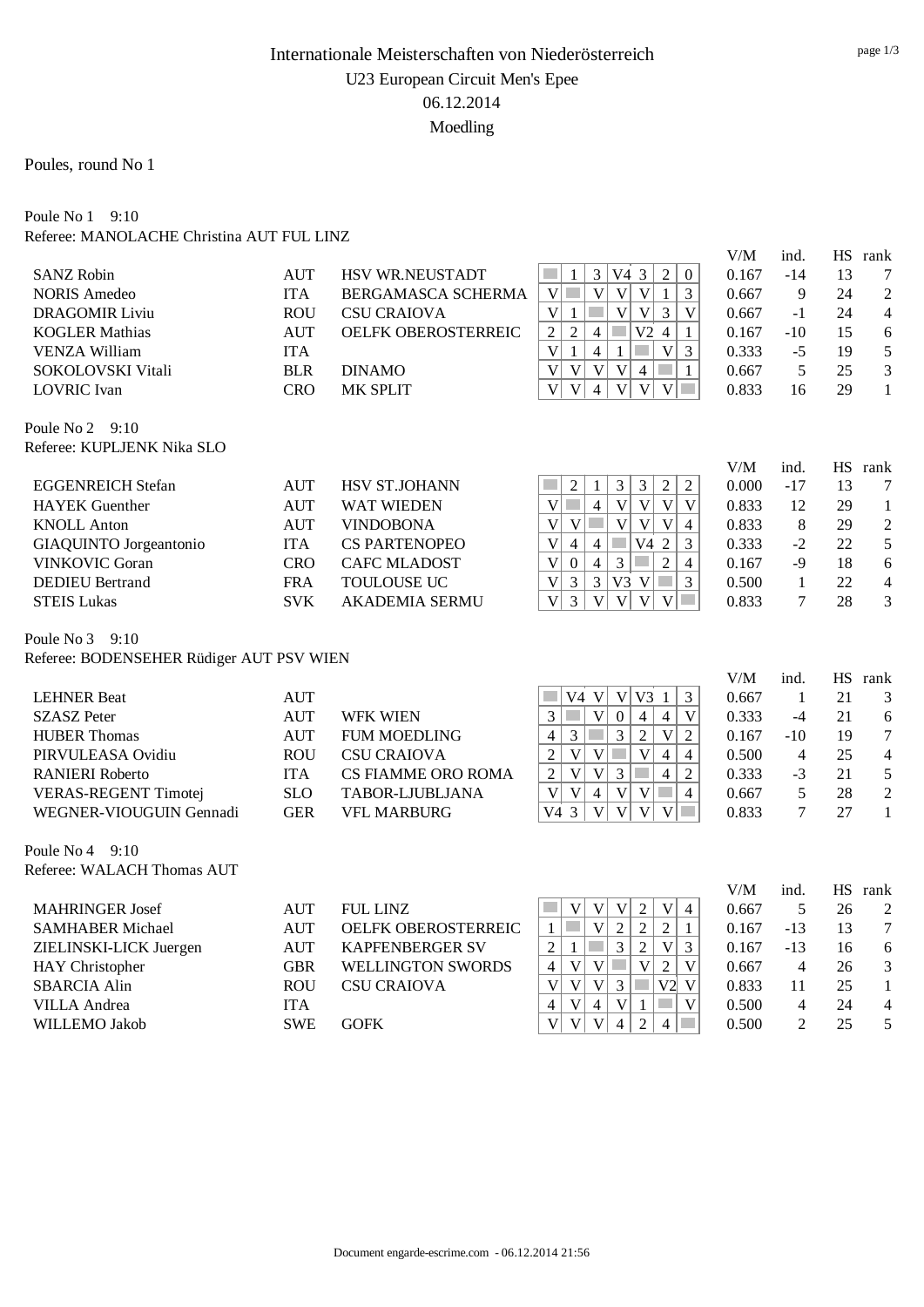#### Poules, round No 1

#### Poule No 5 9:10 Referee: GOMBOLA Andras HUN

| <b>HAIDER</b> Gunther<br><b>KIRNBAUER Bernhard</b><br><b>KOENIGSWIESER Justus</b><br>PRISTERA Mattia<br><b>TRANDAFIRESCU Ionut</b><br><b>FRANKOVIC Leon</b><br>POLJAK Ante<br>Poule No $6\quad 9:10$                                         | <b>AUT</b><br><b>AUT</b><br><b>AUT</b><br><b>ITA</b><br><b>ROU</b><br><b>SLO</b><br><b>CRO</b>                       | <b>UFC WIEN</b><br>TI INNSBRUCK<br><b>FUL LINZ</b><br><b>CS LEGNANO</b><br><b>CSU CRAIOVA</b><br>MK SPLIT                                                  | 3<br>$\mathbf V$<br>$\overline{4}$<br>$\boldsymbol{0}$<br>$\overline{4}$<br>1<br>$\overline{V}$<br>$\mathbf V$<br>$\overline{4}$<br>$\boldsymbol{0}$<br>$\mathbf{1}$<br>V<br>$\ensuremath{\text{V}}$<br>$\mathcal{L}^{\mathcal{L}}$<br>$\ensuremath{\text{V}}$<br>$\mathbf V$<br>V<br>V<br>$\mathbf{1}$<br>$\overline{3}$<br>$\ensuremath{\mathsf{V}}$<br>V<br>V<br>p.<br>$\mathbf V$<br>V<br><b>Tara</b><br>V<br>$\mathbf V$<br>V<br>V<br>$\overline{2}$<br>$\mathbf V$<br>3<br>$\sqrt{2}$<br>$\overline{4}$<br>$\sim$<br>$\overline{4}$<br>$\mathbf{1}$<br>$\overline{4}$<br>$\overline{V}$<br>$\overline{2}$<br>$\mathcal{L}_{\mathcal{A}}$<br>$\overline{4}$<br>$\mathbf V$<br>$\overline{4}$<br>$\overline{4}$ | V/M<br>0.167<br>0.500<br>0.833<br>0.833<br>0.833<br>0.000<br>0.333 | ind.<br>$-10$<br>$\overline{0}$<br>4<br>13<br>9<br>$-12$<br>$-4$ | 17<br>20<br>26<br>28<br>27<br>18<br>24     | HS rank<br>6<br>$\overline{\mathcal{A}}$<br>3<br>$\mathbf{1}$<br>$\overline{c}$<br>$\overline{7}$<br>5 |
|----------------------------------------------------------------------------------------------------------------------------------------------------------------------------------------------------------------------------------------------|----------------------------------------------------------------------------------------------------------------------|------------------------------------------------------------------------------------------------------------------------------------------------------------|---------------------------------------------------------------------------------------------------------------------------------------------------------------------------------------------------------------------------------------------------------------------------------------------------------------------------------------------------------------------------------------------------------------------------------------------------------------------------------------------------------------------------------------------------------------------------------------------------------------------------------------------------------------------------------------------------------------------|--------------------------------------------------------------------|------------------------------------------------------------------|--------------------------------------------|--------------------------------------------------------------------------------------------------------|
| Referee: PUIU Stefan ROU<br><b>KORLATH Alexander</b><br><b>KOSPACH Christoph</b><br><b>KENDA Johannes</b><br><b>BELLUCCI Manuel</b><br><b>MELOCCHI Tomaso</b><br><b>GOLOBIC</b> Jan<br><b>KRAUS</b> Peter<br>Poule No 7 9:10                 | <b>AUT</b><br><b>AUT</b><br><b>AUT</b><br><b>ITA</b><br><b>ITA</b><br><b>SLO</b><br><b>SVK</b>                       | <b>OELFK OBEROSTERREIC</b><br><b>ASC WIEN</b><br>FK BALMUNG<br><b>CS FIAMME ORO ROMA</b><br>BERGAMASCA SCHERMA<br>TABOR-LJUBLJANA<br><b>AKADEMIA SERMU</b> | <b>College</b><br>V<br>V<br>$\mathbf V$<br>$\overline{4}$<br>$\overline{4}$<br>1<br>V<br>$\mathfrak{2}$<br>$\boldsymbol{0}$<br>$\mathbf{1}$<br>$\mathbf{1}$<br>$\mathbf{0}$<br>3<br>$\mathbf{1}$<br><b>Tara</b><br>$\mathbf{1}$<br>$\mathbf{1}$<br>$\boldsymbol{0}$<br>$\overline{4}$<br>$\overline{\mathsf{V}}$<br>V<br>3<br>$\overline{2}$<br>V<br>$\mathcal{L}^{\mathcal{L}}$<br>$\mathbf V$<br>$\overline{V}$<br>$\mathbb{R}^n$<br>V<br>$\mathbf{V}$<br>V<br>$\mathbf{V}$<br>$\mathbf{1}$<br>$\overline{\mathsf{V}}$<br>$\mathbf{V}$<br>V<br>V<br>$\mathbf V$<br>T.<br>V<br>3<br>$\mathbf V$<br>$\overline{3}$<br>$\overline{2}$<br>V<br>$\overline{4}$<br>p.                                                   | V/M<br>0.500<br>0.167<br>0.000<br>0.667<br>0.833<br>1.000<br>0.333 | ind.<br>5<br>$-17$<br>$-20$<br>6<br>9<br>19<br>$-2$              | 24<br>9<br>10<br>25<br>26<br>30<br>22      | HS rank<br>4<br>6<br>$\overline{7}$<br>3<br>$\overline{c}$<br>$\mathbf{1}$<br>5                        |
| Referee: KOGLER Manfred AUT OELFK OBEROSTERREICH<br><b>LINSBERGER Michael</b><br>KOENIGSWIESER Hubert<br><b>KUEHNEL Sven</b><br><b>MATASSA Francesco</b><br><b>GROTTESI</b> Lorenzo<br>PAVLOVSKI Dzianis<br><b>SAPONJA Peter</b>             | <b>AUT</b><br><b>AUT</b><br><b>AUT</b><br><b>ITA</b><br><b>ITA</b><br><b>BLR</b><br><b>SLO</b>                       | <b>UFC WIEN</b><br><b>FUL LINZ</b><br><b>ASC WIEN</b><br>SPORTING CENTER PRAT<br><b>CS FOLIGNO</b>                                                         | $\overline{2}$<br>$\sqrt{2}$<br>$\overline{c}$<br>V<br>$\mathbf{0}$<br>$\mathbf{1}$<br>$\overline{V}$<br>$\mathbf{V}$<br>$\overline{2}$<br><b>The State</b><br>$\overline{4}$<br>$\mathbf V$<br>V<br>$\overline{3}$<br>$\mathfrak{Z}$<br>$\mathfrak{Z}$<br>$\overline{4}$<br>$\sqrt{2}$<br>$\overline{2}$<br>$\overline{2}$<br>$\overline{\mathsf{V}}$<br>V<br>$\overline{4}$<br>$\mathbf{1}$<br>$\mathbf{1}$<br>V<br>V<br>V<br>V<br><b>Tara</b><br>$\boldsymbol{0}$<br>$\overline{2}$<br>V<br>V<br>V<br>V<br><b>College</b><br>$\overline{4}$<br>4<br>V<br>V<br>V<br>V<br>V<br>V<br><b>College</b>                                                                                                                 | V/M<br>0.167<br>0.667<br>0.000<br>0.333<br>0.667<br>0.667<br>1.000 | ind.<br>$-15$<br>7<br>$-13$<br>$-7$<br>$-2$<br>13<br>17          | 12<br>26<br>17<br>18<br>22<br>28<br>30     | HS rank<br>6<br>3<br>$\overline{7}$<br>5<br>$\overline{\mathcal{A}}$<br>$\overline{a}$<br>$\mathbf{1}$ |
| Poule No 8 10:40 piste No 12<br>Referee: AKPAYEV Tlekpek AUT UFC WIEN<br><b>STEGER Lukas</b><br><b>RETTENSTEINER Johannes</b><br><b>HARTMANN Florian</b><br>PIRVAN Marin Dorian<br><b>SOUREK Dino</b><br>ZMAUC-KVAR Ziga<br>PALADINA Michele | <b>AUT</b><br><b>AUT</b><br>$\mathbf{A}\mathbf{U}\mathbf{T}$<br><b>ROU</b><br><b>CRO</b><br><b>SLO</b><br><b>ITA</b> | HSV ST.JOHANN<br><b>PSV WIEN</b><br>FUL LINZ<br><b>CSU CRAIOVA</b><br>MK SPLIT<br><b>SK BRANIK</b>                                                         | $\overline{2}$<br>V<br>$\overline{4}$<br>1<br>$\mathbf{1}$<br>1<br>$\mathbf{1}$<br>$\mathcal{L}^{\mathcal{L}}$<br>$\overline{0}$<br>$\overline{0}$<br>3<br>3<br>$\overline{4}$<br>V V <br>4 V V V <br>V<br>V<br>V<br>$\mathbf V$<br>V<br>V<br> V <br>V<br>2<br><b>T</b><br>2<br>2<br>$\overline{4}$<br>$\mathbf V$<br>V<br>3<br>3<br>$\mathbf V$<br>$\sim$<br>$\overline{3}$<br>$\mathbf V$<br>V<br> V <br> V <br>$\overline{4}$<br>$\overline{4}$<br>and the                                                                                                                                                                                                                                                       | V/M<br>0.167<br>0.000<br>0.833<br>1.000<br>0.333<br>0.500<br>0.667 | ind.<br>$-14$<br>$-19$<br>12<br>14<br>$-4$<br>2<br>9             | 14<br>11<br>29<br>30<br>20<br>24<br>28     | HS rank<br>6<br>7<br>$\overline{2}$<br>1<br>5<br>$\overline{\mathcal{A}}$<br>3                         |
| Poule No 9 10:50 piste No 8<br>Referee: SZILASSY Bence HUN<br><b>SCHALLER Martin</b><br><b>SCHOBER Maximilian</b><br><b>BLIEMEGGER Klaus</b><br>PIERETTI Matteo<br><b>EDWARDS Thomas</b><br><b>PERSU</b> Mario<br><b>KRAUS</b> Daniel        | <b>AUT</b><br><b>AUT</b><br><b>AUT</b><br><b>ITA</b><br><b>GBR</b><br><b>ROU</b><br><b>SVK</b>                       | TI INNSBRUCK<br><b>FUL LINZ</b><br><b>WAT WIEDEN</b><br>REDHILL AND REIGATE<br><b>CSU CRAIOVA</b><br><b>AKADEMIA SERMU</b>                                 | $\overline{2}$<br>V4 3<br> V <br>V<br>1<br>$\mathbf{V}$<br>V<br>V<br>3<br><b>College</b><br>V<br>3<br>3<br>$\mathcal{L}^{\mathcal{L}}$<br>$\mathbf V$<br>3<br>$\overline{4}$<br>$\overline{2}$<br>V<br>$\overline{\mathsf{V}}$<br>V<br>$\mathbf{1}$<br>$\overline{2}$<br>$\mathbf V$<br>$\overline{4}$<br>in 1<br>$\mathfrak{Z}$<br>V<br>V<br>V<br><b>College</b><br>$\overline{2}$<br>V<br>$\mathbf V$<br><b>College</b><br>$\overline{2}$<br>$V3$ V<br>V<br>$\boldsymbol{0}$<br>$\mathfrak{Z}$<br>2<br><b>COL</b><br>$\overline{4}$<br>V<br>-1<br>$\mathbf{1}$                                                                                                                                                    | V/M<br>0.500<br>0.667<br>0.333<br>0.500<br>0.667<br>0.667<br>0.167 | ind.<br>$-2$<br>5<br>$\mathbf{0}$<br>$-1$<br>9<br>1<br>$-12$     | 20<br>26<br>22<br>$22\,$<br>25<br>20<br>16 | HS rank<br>5<br>$\overline{\mathbf{c}}$<br>6<br>$\overline{\mathcal{A}}$<br>1<br>3<br>7                |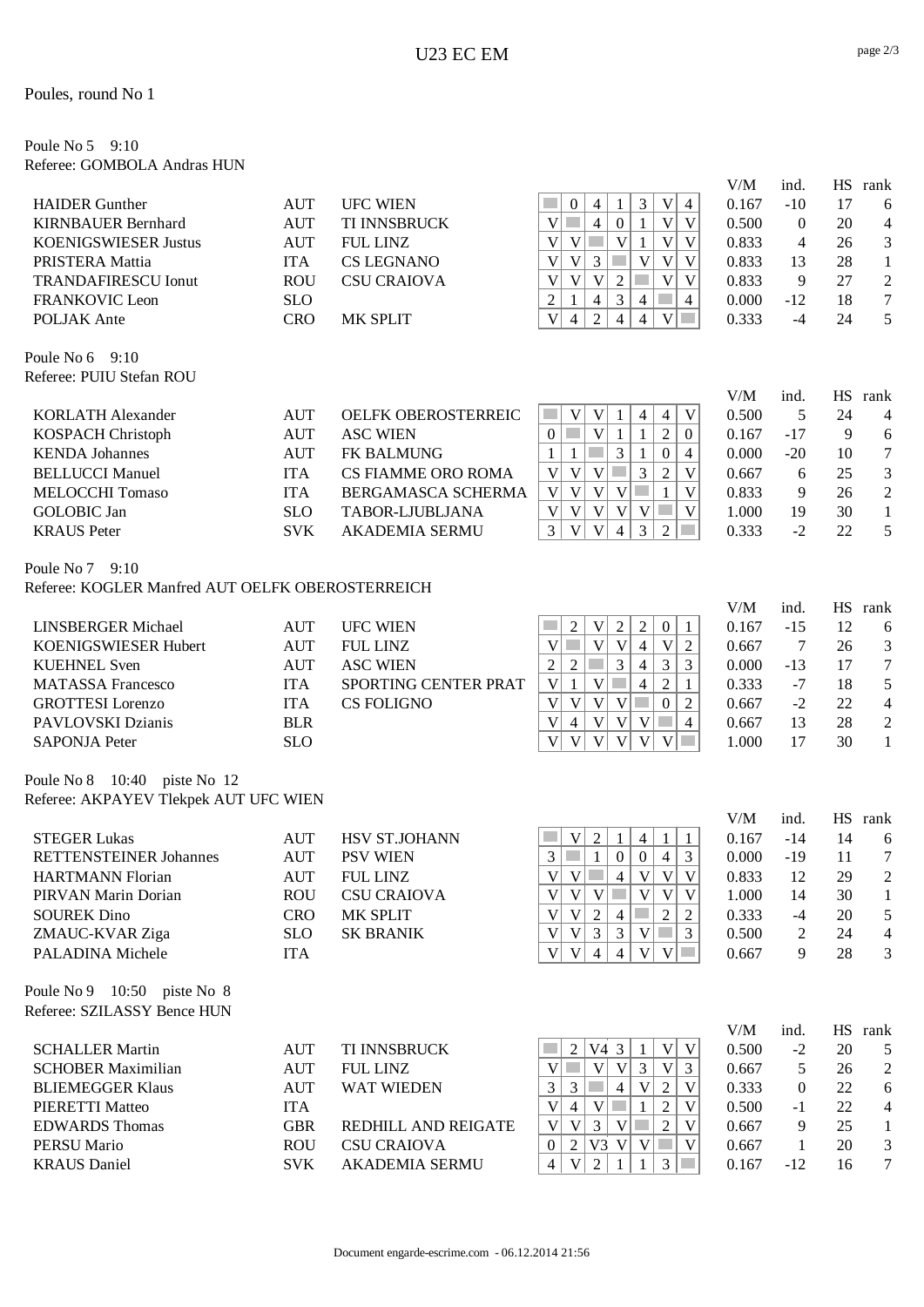#### Poule No 10 11:05 piste No 1 Referee: MANOLACHE Christina AUT FUL LINZ

|                        |            |                        |                |                |          |              |              |   |   | V/M   | ind.  | HS. | rank |
|------------------------|------------|------------------------|----------------|----------------|----------|--------------|--------------|---|---|-------|-------|-----|------|
| <b>GUSTENAU Gustav</b> | <b>AUT</b> | <b>HSV WR.NEUSTADT</b> |                | 4              | $\Omega$ | 3            | $\mathbf{V}$ | 3 | V | 0.333 | -5    | 20  | 6    |
| KUMISA Matej           | CRO        | <b>CAFC MLADOST</b>    |                |                | 4        |              |              | 4 |   | 0.167 | $-10$ | 19  | 7    |
| <b>VILCEANU Victor</b> | <b>ROU</b> | <b>CSU CRAIOVA</b>     | $V_{\perp}$    |                |          | 3            | V            | V | V | 0.833 | 12    | 28  |      |
| <b>WENUSCH Michael</b> | AUT        | <b>WAT WIEDEN</b>      | V              | V              |          |              |              | 3 |   | 0.500 | $-1$  | 22  | 4    |
| <b>GIANNICO</b> Andrea | ITA        | CS FOLIGNO             | $\overline{L}$ | V <sub>1</sub> | $\gamma$ | $\mathbf{V}$ |              |   | V | 0.500 | $-2$  | 21  |      |
| <b>KOMAN Robert</b>    | <b>SLO</b> | TABOR-LIUBLIANA        | V              | V              |          | V            |              |   | 4 | 0.667 |       | 25  | 2    |
| <b>MILNER Maxton</b>   | GBR        |                        |                | V              | 4        | $\mathbf{V}$ | 4            |   |   | 0.500 |       | 26  | 3    |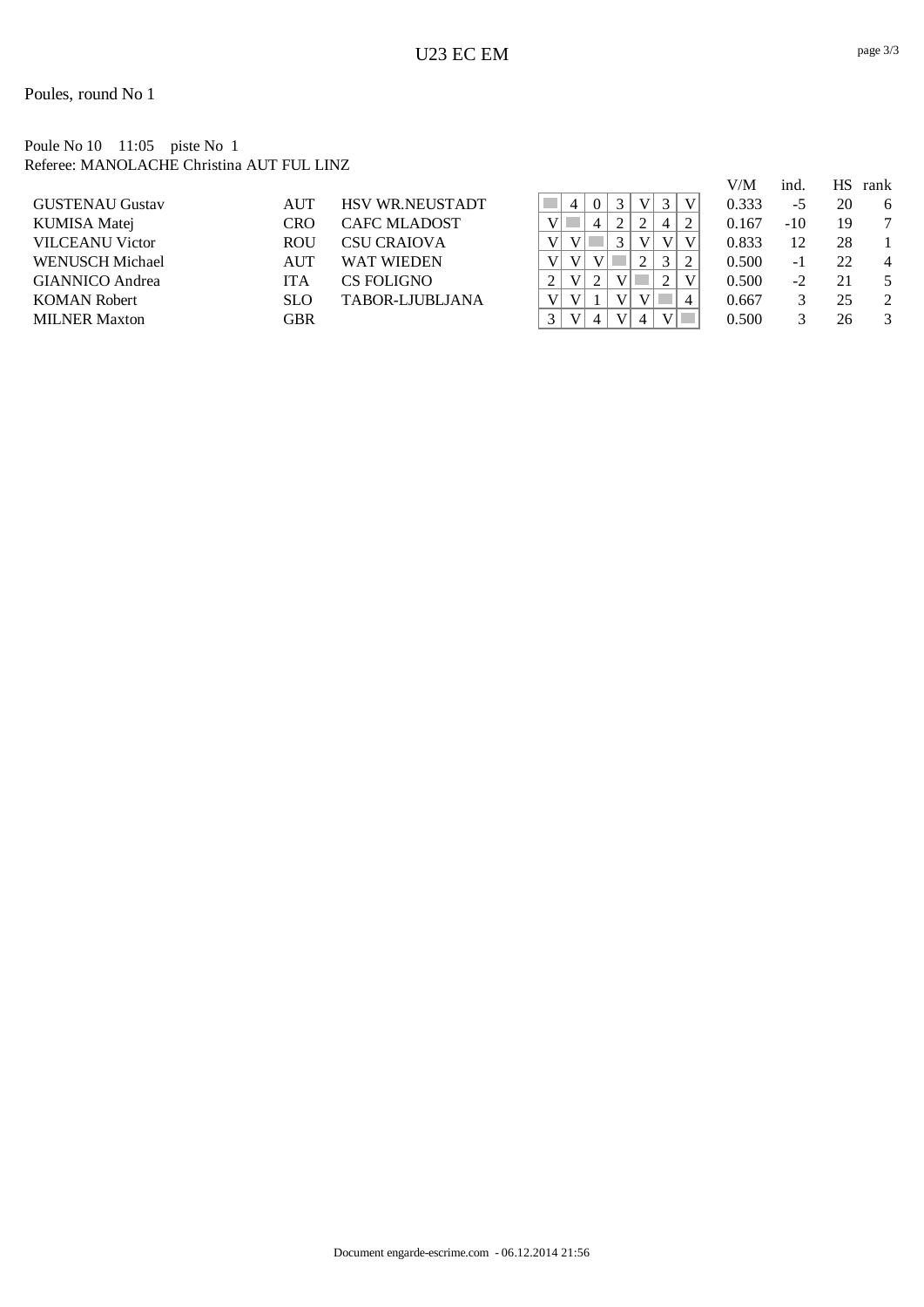Ranking of poules, round No 1 (ordered by ranking - 70 fencers)

| ranking        | name and first name         | nat.       | club                  | V/M   | ind.             | HS | group     |
|----------------|-----------------------------|------------|-----------------------|-------|------------------|----|-----------|
| 1              | <b>GOLOBIC</b> Jan          | <b>SLO</b> | TABOR-LJUBLJANA       | 1.000 | 19               | 30 | qualifier |
| $\overline{c}$ | <b>SAPONJA Peter</b>        | <b>SLO</b> |                       | 1.000 | 17               | 30 | qualifier |
| 3              | PIRVAN Marin Dorian         | <b>ROU</b> | <b>CSU CRAIOVA</b>    | 1.000 | 14               | 30 | qualifier |
| 4              | <b>LOVRIC</b> Ivan          | <b>CRO</b> | MK SPLIT              | 0.833 | 16               | 29 | qualifier |
| 5              | PRISTERA Mattia             | <b>ITA</b> | <b>CS LEGNANO</b>     | 0.833 | 13               | 28 | qualifier |
| 6              | <b>HARTMANN Florian</b>     | <b>AUT</b> | <b>FUL LINZ</b>       | 0.833 | 12               | 29 | qualifier |
| 6              | <b>HAYEK</b> Guenther       | <b>AUT</b> | WAT WIEDEN            | 0.833 | 12               | 29 | qualifier |
| 8              | <b>VILCEANU Victor</b>      | <b>ROU</b> | <b>CSU CRAIOVA</b>    | 0.833 | 12               | 28 | qualifier |
| 9              | <b>SBARCIA Alin</b>         | <b>ROU</b> | <b>CSU CRAIOVA</b>    | 0.833 | 11               | 25 | qualifier |
| 10             | <b>TRANDAFIRESCU Ionut</b>  | <b>ROU</b> | <b>CSU CRAIOVA</b>    | 0.833 | 9                | 27 | qualifier |
| 11             | MELOCCHI Tomaso             | <b>ITA</b> | BERGAMASCA SCHERMA    | 0.833 | 9                | 26 | qualifier |
| 12             | <b>KNOLL Anton</b>          | <b>AUT</b> | <b>VINDOBONA</b>      | 0.833 | 8                | 29 | qualifier |
| 13             | <b>STEIS Lukas</b>          | <b>SVK</b> | <b>AKADEMIA SERMU</b> | 0.833 | 7                | 28 | qualifier |
| 14             | WEGNER-VIOUGUIN Gennadi     | <b>GER</b> | <b>VFL MARBURG</b>    | 0.833 | 7                | 27 | qualifier |
| 15             | <b>KOENIGSWIESER Justus</b> | <b>AUT</b> | <b>FUL LINZ</b>       | 0.833 | $\overline{4}$   | 26 | qualifier |
| 16             | PAVLOVSKI Dzianis           | <b>BLR</b> |                       | 0.667 | 13               | 28 | qualifier |
| 17             | PALADINA Michele            | <b>ITA</b> |                       | 0.667 | 9                | 28 | qualifier |
| 18             | <b>EDWARDS</b> Thomas       | <b>GBR</b> | REDHILL AND REIGATE   | 0.667 | 9                | 25 | qualifier |
| 19             | <b>NORIS Amedeo</b>         | <b>ITA</b> | BERGAMASCA SCHERMA    | 0.667 | 9                | 24 | qualifier |
| 20             | KOENIGSWIESER Hubert        | <b>AUT</b> | <b>FUL LINZ</b>       | 0.667 | 7                | 26 | qualifier |
| 21             | <b>BELLUCCI Manuel</b>      | <b>ITA</b> | CS FIAMME ORO ROMA    | 0.667 | 6                | 25 | qualifier |
| 22             | <b>VERAS-REGENT Timotej</b> | <b>SLO</b> | TABOR-LJUBLJANA       | 0.667 | 5                | 28 | qualifier |
| 23             | <b>MAHRINGER Josef</b>      | <b>AUT</b> | <b>FUL LINZ</b>       | 0.667 | 5                | 26 | qualifier |
| 23             | <b>SCHOBER Maximilian</b>   | <b>AUT</b> | <b>FUL LINZ</b>       | 0.667 | 5                | 26 | qualifier |
| 25             | SOKOLOVSKI Vitali           | <b>BLR</b> | <b>DINAMO</b>         | 0.667 | 5                | 25 | qualifier |
| 26             | HAY Christopher             | <b>GBR</b> | WELLINGTON SWORDS     | 0.667 | 4                | 26 | qualifier |
| 27             | <b>KOMAN Robert</b>         | <b>SLO</b> | TABOR-LJUBLJANA       | 0.667 | 3                | 25 | qualifier |
| 28             | <b>LEHNER Beat</b>          | <b>AUT</b> |                       | 0.667 | 1                | 21 | qualifier |
| 29             | PERSU Mario                 | <b>ROU</b> | <b>CSU CRAIOVA</b>    | 0.667 | 1                | 20 | qualifier |
| 30             | <b>DRAGOMIR Liviu</b>       | <b>ROU</b> | <b>CSU CRAIOVA</b>    | 0.667 | $-1$             | 24 | qualifier |
| 31             | <b>GROTTESI</b> Lorenzo     | <b>ITA</b> | <b>CS FOLIGNO</b>     | 0.667 | $-2$             | 22 | qualifier |
| 32             | <b>KORLATH Alexander</b>    | <b>AUT</b> | OELFK OBEROSTERREICH  | 0.500 | 5                | 24 | qualifier |
| 33             | PIRVULEASA Ovidiu           | <b>ROU</b> | <b>CSU CRAIOVA</b>    | 0.500 | 4                | 25 | qualifier |
| 34             | <b>VILLA</b> Andrea         | <b>ITA</b> |                       | 0.500 | 4                | 24 | qualifier |
| 35             | <b>MILNER Maxton</b>        | <b>GBR</b> |                       | 0.500 | 3                | 26 | qualifier |
| 36             | WILLEMO Jakob               | <b>SWE</b> | <b>GOFK</b>           | 0.500 | 2                | 25 | qualifier |
| 37             | ZMAUC-KVAR Ziga             | <b>SLO</b> | <b>SK BRANIK</b>      | 0.500 | 2                | 24 | qualifier |
| 38             | <b>DEDIEU</b> Bertrand      | <b>FRA</b> | TOULOUSE UC           | 0.500 | 1                | 22 | qualifier |
| 39             | <b>KIRNBAUER Bernhard</b>   | <b>AUT</b> | TI INNSBRUCK          | 0.500 | $\boldsymbol{0}$ | 20 | qualifier |
| 40             | PIERETTI Matteo             | <b>ITA</b> |                       | 0.500 | $-1$             | 22 | qualifier |
| 40             | <b>WENUSCH Michael</b>      | <b>AUT</b> | WAT WIEDEN            | 0.500 | $-1$             | 22 | qualifier |
| 42             | <b>GIANNICO</b> Andrea      | <b>ITA</b> | <b>CS FOLIGNO</b>     | 0.500 | $-2$             | 21 | qualifier |
| 43             | <b>SCHALLER Martin</b>      | <b>AUT</b> | TI INNSBRUCK          | 0.500 | $-2$             | 20 | qualifier |
| 44             | <b>BLIEMEGGER Klaus</b>     | <b>AUT</b> | WAT WIEDEN            | 0.333 | $\boldsymbol{0}$ | 22 | qualifier |
| 45             | GIAQUINTO Jorgeantonio      | ITA        | <b>CS PARTENOPEO</b>  | 0.333 | $-2$             | 22 | qualifier |
| 45             | <b>KRAUS</b> Peter          | <b>SVK</b> | AKADEMIA SERMU        | 0.333 | $-2$             | 22 | qualifier |
| 47             | <b>RANIERI</b> Roberto      | <b>ITA</b> | CS FIAMME ORO ROMA    | 0.333 | $-3$             | 21 | qualifier |
| 48             | POLJAK Ante                 | <b>CRO</b> | MK SPLIT              | 0.333 | $-4$             | 24 | qualifier |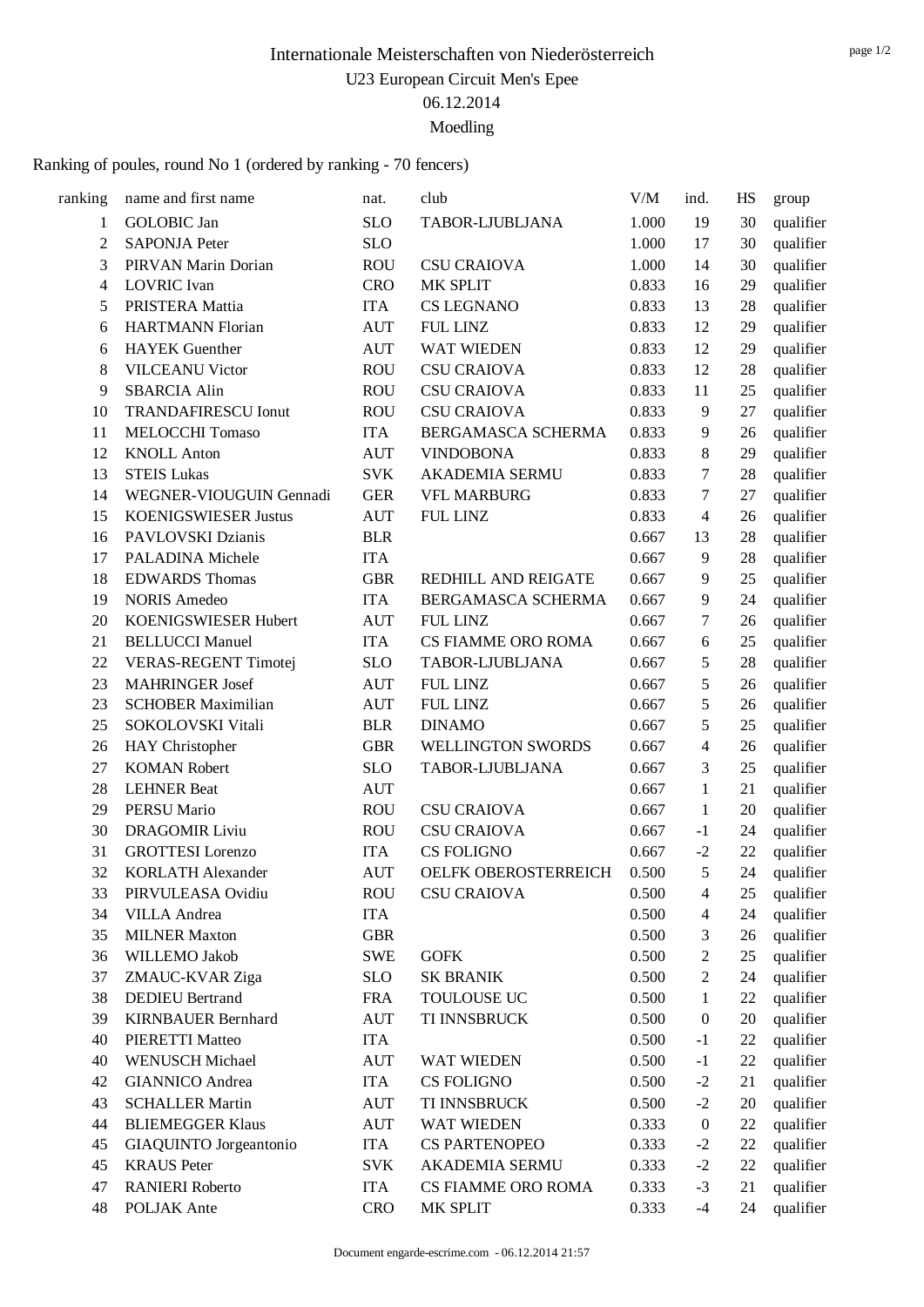### Ranking of poules, round No 1 (ordered by ranking - 70 fencers)

| ranking | name and first name           | nat.       | club                   | V/M   | ind.  | HS | group      |
|---------|-------------------------------|------------|------------------------|-------|-------|----|------------|
| 49      | <b>SZASZ</b> Peter            | <b>AUT</b> | WFK WIEN               | 0.333 | $-4$  | 21 | qualifier  |
| 50      | <b>SOUREK Dino</b>            | <b>CRO</b> | MK SPLIT               | 0.333 | $-4$  | 20 | qualifier  |
| 51      | <b>GUSTENAU Gustav</b>        | <b>AUT</b> | HSV WR.NEUSTADT        | 0.333 | $-5$  | 20 | qualifier  |
| 52      | <b>VENZA William</b>          | <b>ITA</b> |                        | 0.333 | $-5$  | 19 | qualifier  |
| 53      | <b>MATASSA Francesco</b>      | <b>ITA</b> | SPORTING CENTER PRAT   | 0.333 | $-7$  | 18 | qualifier  |
| 54      | <b>VINKOVIC Goran</b>         | <b>CRO</b> | <b>CAFC MLADOST</b>    | 0.167 | -9    | 18 | qualifier  |
| 55      | <b>HUBER Thomas</b>           | <b>AUT</b> | <b>FUM MOEDLING</b>    | 0.167 | $-10$ | 19 | qualifier  |
| 55      | <b>KUMISA Matej</b>           | <b>CRO</b> | CAFC MLADOST           | 0.167 | $-10$ | 19 | qualifier  |
| 57      | <b>HAIDER Gunther</b>         | <b>AUT</b> | <b>UFC WIEN</b>        | 0.167 | $-10$ | 17 | eliminated |
| 58      | <b>KOGLER Mathias</b>         | <b>AUT</b> | OELFK OBEROSTERREICH   | 0.167 | $-10$ | 15 | eliminated |
| 59      | <b>KRAUS</b> Daniel           | <b>SVK</b> | <b>AKADEMIA SERMU</b>  | 0.167 | $-12$ | 16 | eliminated |
| 60      | ZIELINSKI-LICK Juergen        | <b>AUT</b> | <b>KAPFENBERGER SV</b> | 0.167 | $-13$ | 16 | eliminated |
| 61      | <b>SAMHABER Michael</b>       | <b>AUT</b> | OELFK OBEROSTERREICH   | 0.167 | $-13$ | 13 | eliminated |
| 62      | <b>STEGER Lukas</b>           | <b>AUT</b> | HSV ST.JOHANN          | 0.167 | $-14$ | 14 | eliminated |
| 63      | <b>SANZ Robin</b>             | <b>AUT</b> | HSV WR.NEUSTADT        | 0.167 | $-14$ | 13 | eliminated |
| 64      | <b>LINSBERGER Michael</b>     | <b>AUT</b> | <b>UFC WIEN</b>        | 0.167 | $-15$ | 12 | eliminated |
| 65      | <b>KOSPACH Christoph</b>      | <b>AUT</b> | <b>ASC WIEN</b>        | 0.167 | $-17$ | 9  | eliminated |
| 66      | FRANKOVIC Leon                | <b>SLO</b> |                        | 0.000 | $-12$ | 18 | eliminated |
| 67      | <b>KUEHNEL Sven</b>           | AUT        | <b>ASC WIEN</b>        | 0.000 | $-13$ | 17 | eliminated |
| 68      | <b>EGGENREICH Stefan</b>      | <b>AUT</b> | HSV ST.JOHANN          | 0.000 | $-17$ | 13 | eliminated |
| 69      | <b>RETTENSTEINER Johannes</b> | <b>AUT</b> | <b>PSV WIEN</b>        | 0.000 | $-19$ | 11 | eliminated |
| 70      | <b>KENDA</b> Johannes         | <b>AUT</b> | <b>FK BALMUNG</b>      | 0.000 | $-20$ | 10 | eliminated |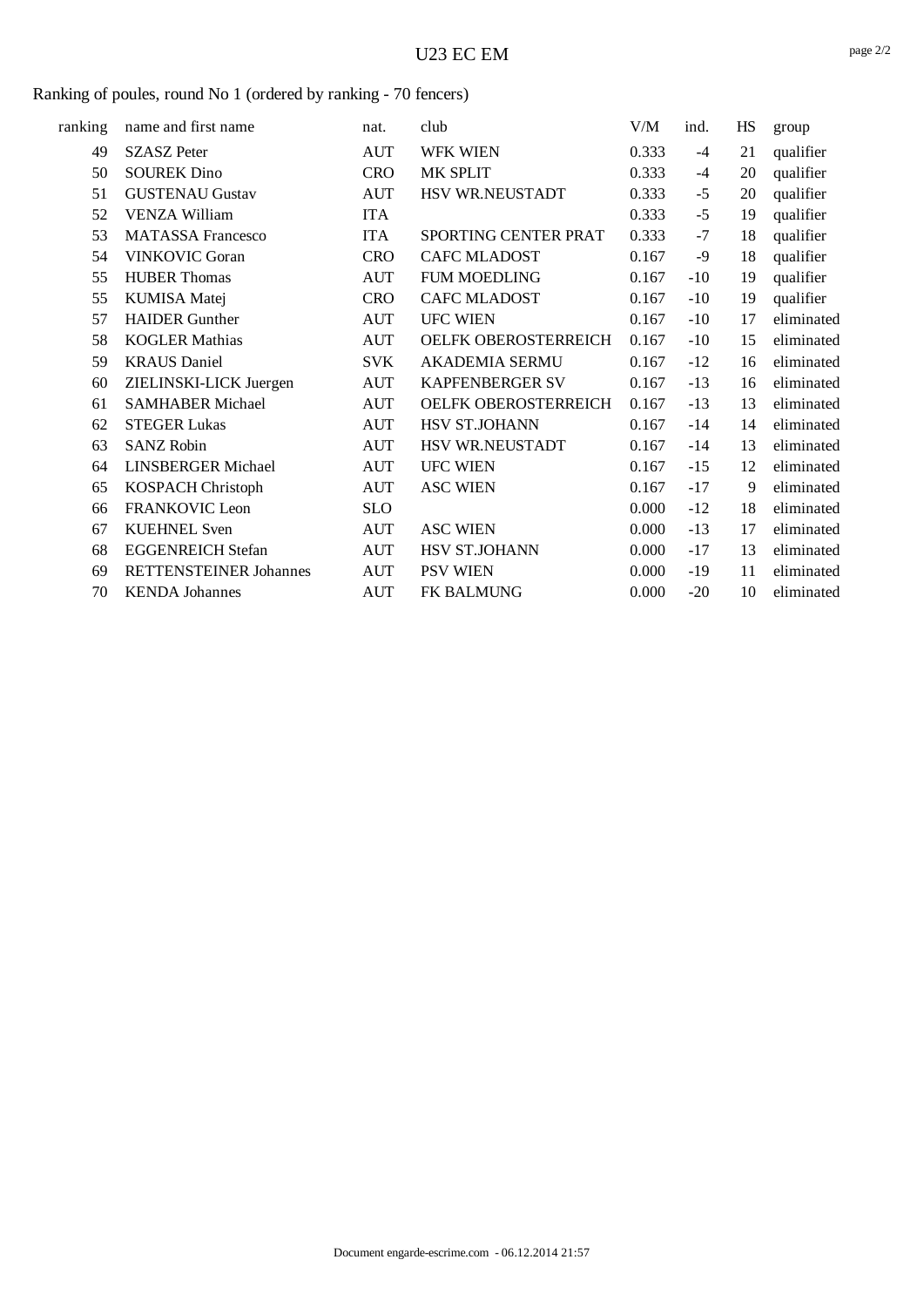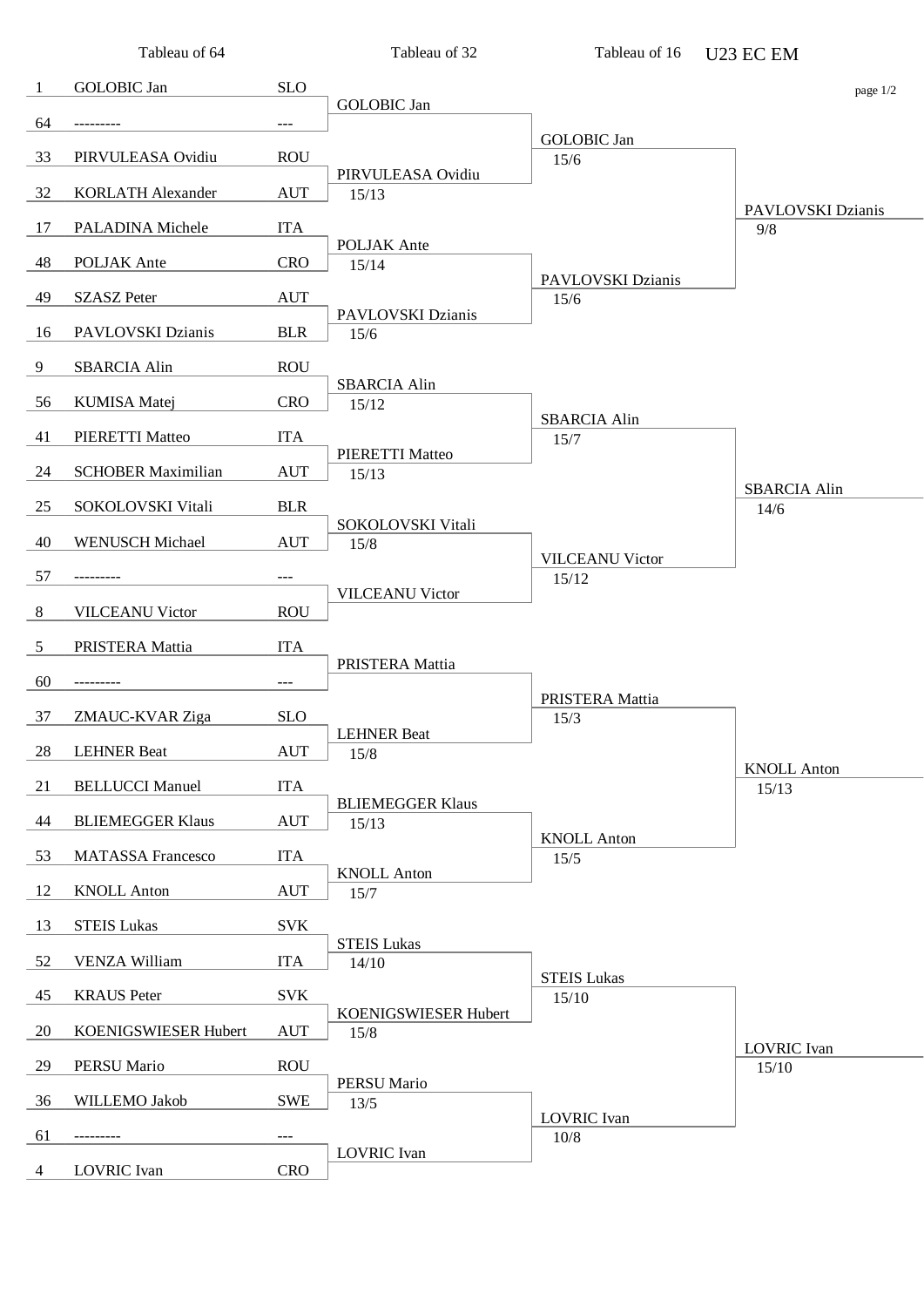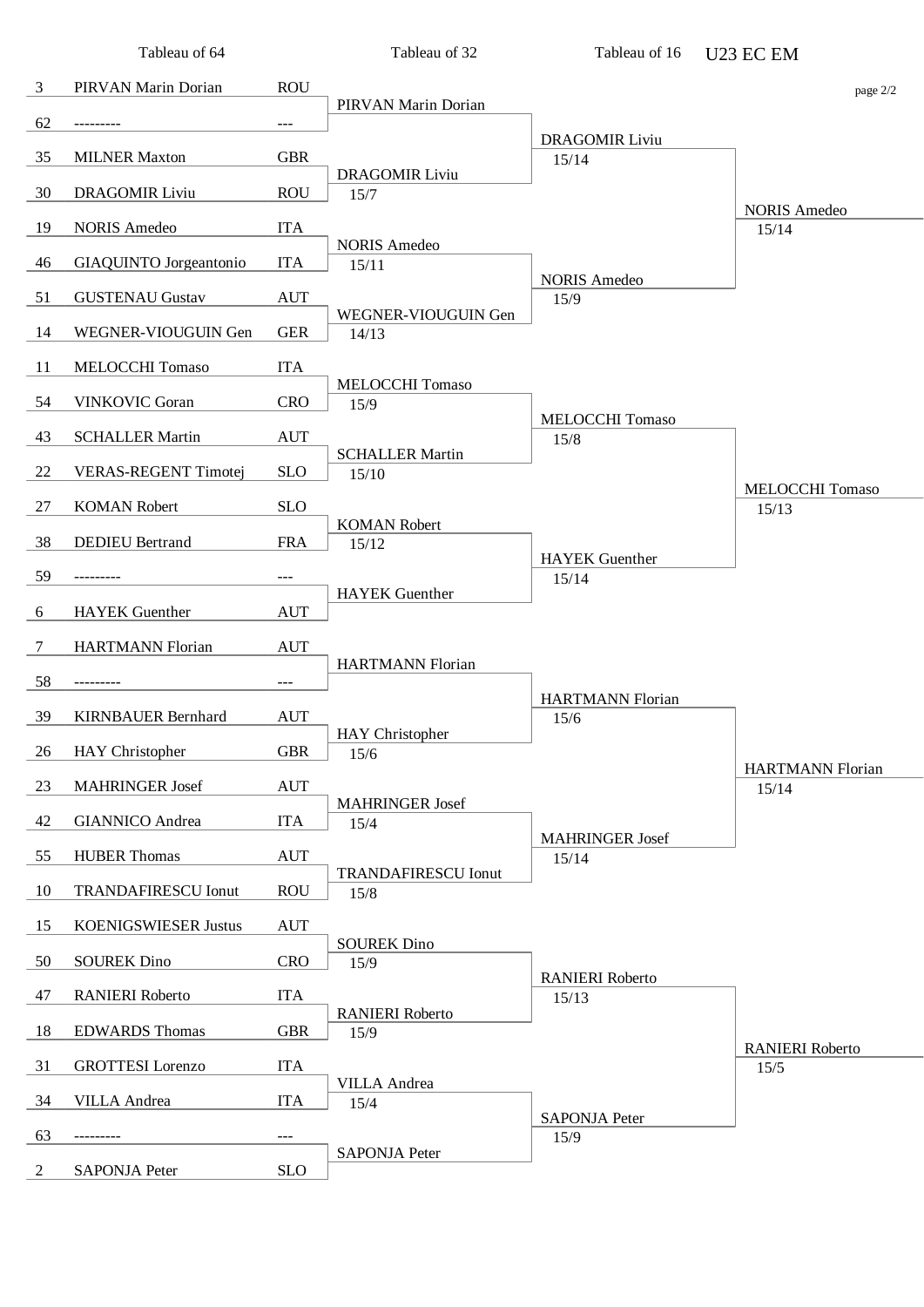|                | Tableau of 16           |                                  | Tableau of 8                     |                                 |
|----------------|-------------------------|----------------------------------|----------------------------------|---------------------------------|
| -1             | <b>GOLOBIC</b> Jan      | <b>SLO</b>                       |                                  |                                 |
| -16            | PAVLOVSKI Dzianis       | <b>BLR</b>                       | PAVLOVSKI Dzianis<br>9/8         |                                 |
| 9              | <b>SBARCIA Alin</b>     | <b>ROU</b>                       |                                  | PAVLOVSKI Dzianis<br>15/13      |
| 8              | <b>VILCEANU Victor</b>  | <b>ROU</b>                       | <b>SBARCIA Alin</b><br>14/6      |                                 |
| 5              | PRISTERA Mattia         | <b>ITA</b>                       |                                  |                                 |
| 12             | <b>KNOLL Anton</b>      | <b>AUT</b>                       | <b>KNOLL Anton</b><br>15/13      |                                 |
| 13             | <b>STEIS Lukas</b>      | <b>SVK</b>                       |                                  | <b>LOVRIC</b> Ivan<br>15/7      |
| $\overline{4}$ | <b>LOVRIC</b> Ivan      | <b>CRO</b>                       | <b>LOVRIC</b> Ivan<br>15/10      |                                 |
| 3              | <b>DRAGOMIR Liviu</b>   | <b>ROU</b>                       |                                  |                                 |
| -14            | <b>NORIS Amedeo</b>     | <b>ITA</b>                       | <b>NORIS Amedeo</b><br>15/14     |                                 |
| -11            | <b>MELOCCHI Tomaso</b>  | <b>ITA</b>                       |                                  | MELOCCHI Tomaso<br>15/9         |
| 6              | <b>HAYEK</b> Guenther   | <b>AUT</b>                       | <b>MELOCCHI Tomaso</b><br>15/13  |                                 |
| 7              | <b>HARTMANN Florian</b> | $\mathbf{A}\mathbf{U}\mathbf{T}$ |                                  |                                 |
| 10             | <b>MAHRINGER Josef</b>  | <b>AUT</b>                       | <b>HARTMANN Florian</b><br>15/14 |                                 |
| 15             | <b>RANIERI</b> Roberto  | <b>ITA</b>                       |                                  | <b>RANIERI Roberto</b><br>15/14 |
| 2              | <b>SAPONJA Peter</b>    | <b>SLO</b>                       | <b>RANIERI</b> Roberto<br>15/5   |                                 |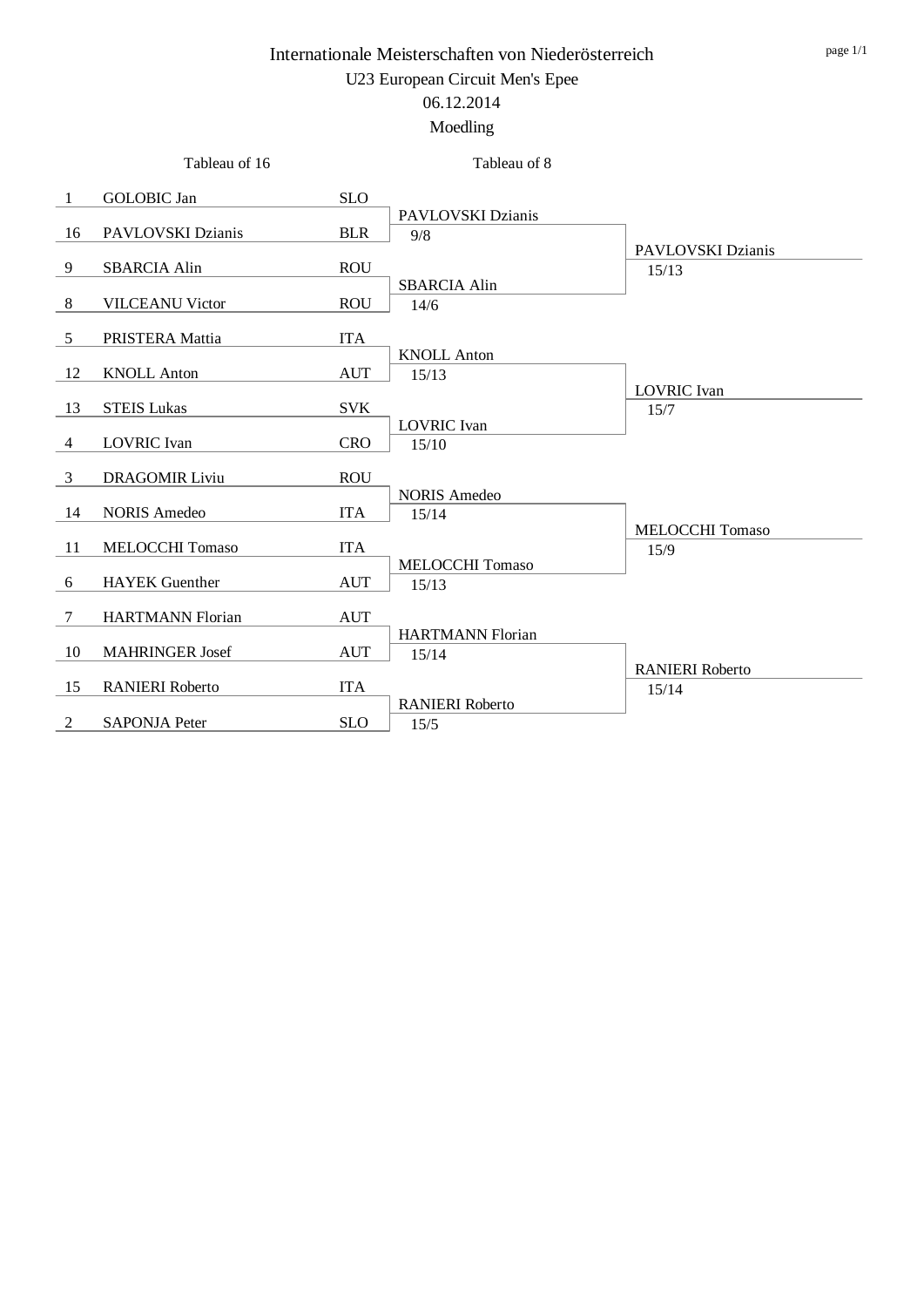|   | Tableau of 8            |            | Semi-finals                | Final                       |                        |
|---|-------------------------|------------|----------------------------|-----------------------------|------------------------|
|   | PAVLOVSKI Dzianis       | <b>BLR</b> |                            |                             |                        |
| 8 | <b>SBARCIA Alin</b>     | <b>ROU</b> | PAVLOVSKI Dzianis<br>15/13 |                             |                        |
| 5 | <b>KNOLL Anton</b>      | <b>AUT</b> |                            | <b>LOVRIC</b> Ivan<br>12/11 |                        |
| 4 | <b>LOVRIC</b> Ivan      | <b>CRO</b> | <b>LOVRIC</b> Ivan<br>15/7 |                             |                        |
| 3 | <b>NORIS Amedeo</b>     | <b>ITA</b> |                            |                             | <b>RANIERI</b> Roberto |
|   |                         |            | <b>MELOCCHI Tomaso</b>     |                             | 15/13                  |
| 6 | <b>MELOCCHI Tomaso</b>  | <b>ITA</b> | 15/9                       | <b>RANIERI</b> Roberto      |                        |
|   | <b>HARTMANN Florian</b> | <b>AUT</b> | <b>RANIERI</b> Roberto     | 15/9                        |                        |
| 2 | <b>RANIERI</b> Roberto  | <b>ITA</b> | 15/14                      |                             |                        |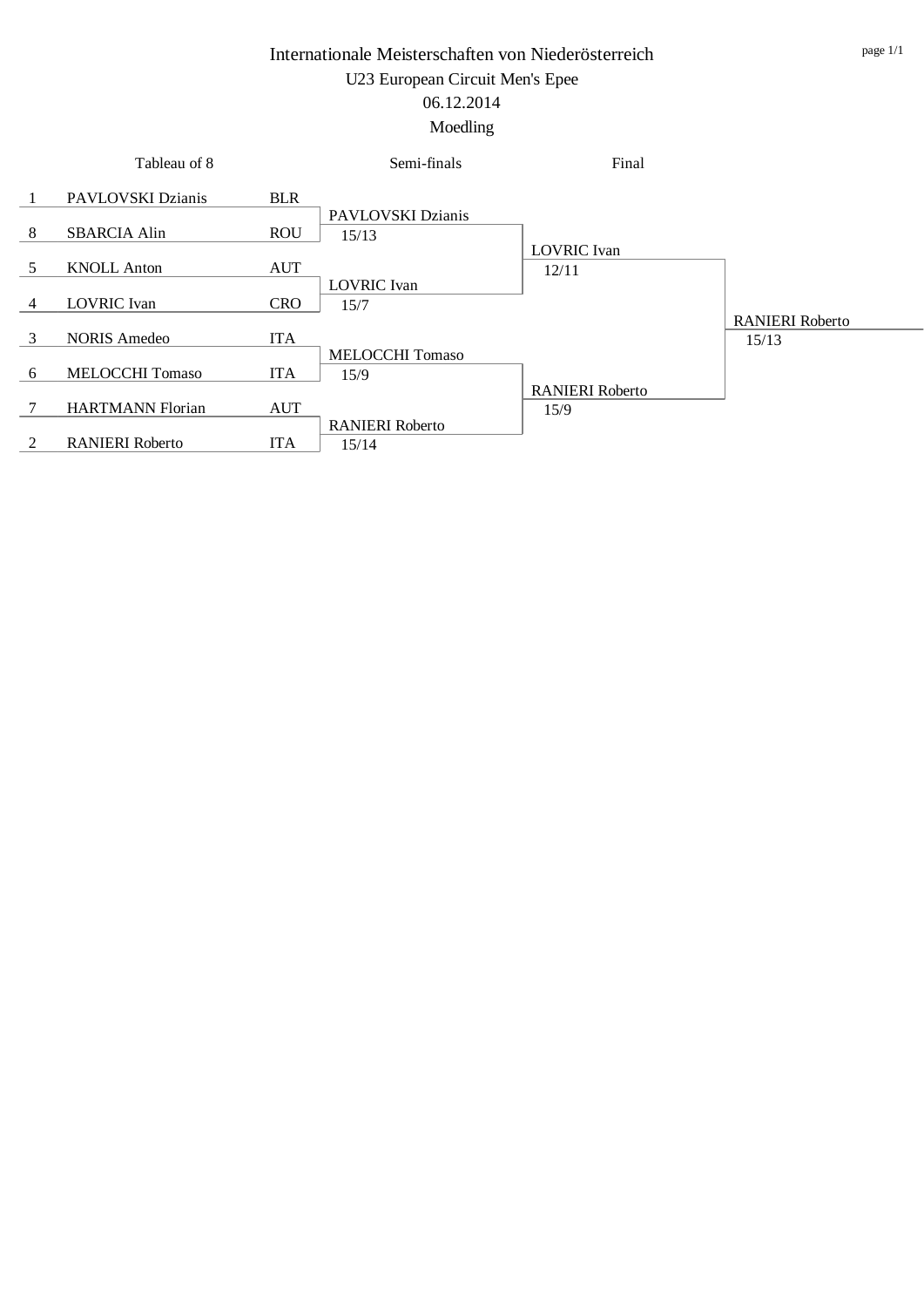## Overall ranking (ordered by ranking - 70 fencers)

| ranking        | name and first name         | flag                     | country            | club                  | d.o.b.     | licence  |
|----------------|-----------------------------|--------------------------|--------------------|-----------------------|------------|----------|
| 1              | <b>RANIERI</b> Roberto      | 11                       | <b>ITA</b>         | CS FIAMME ORO ROMA    | 10/7/1993  | 00007003 |
| $\overline{c}$ | <b>LOVRIC</b> Ivan          | $\mathbf{R}$             | <b>CRO</b>         | MK SPLIT              | 30/11/1992 | 00000042 |
| 3              | <b>MELOCCHI Tomaso</b>      | Ш                        | <b>ITA</b>         | BERGAMASCA SCHERMA    | 11/6/1994  | 00001802 |
| 3              | PAVLOVSKI Dzianis           |                          | <b>BLR</b>         |                       | 2/3/1996   | 00833739 |
| 5              | <b>HARTMANN Florian</b>     | $\equiv$                 | <b>AUT</b>         | <b>FUL LINZ</b>       | 19/1/1993  | 00001882 |
| 6              | <b>SBARCIA Alin</b>         |                          | <b>ROU</b>         | <b>CSU CRAIOVA</b>    | 27/1/1984  | 00830390 |
| $\overline{7}$ | <b>KNOLL Anton</b>          |                          | <b>AUT</b>         | <b>VINDOBONA</b>      | 4/11/1984  |          |
| 8              | <b>NORIS Amedeo</b>         | П                        | <b>ITA</b>         | BERGAMASCA SCHERMA    | 29/12/1992 | 00001814 |
| 9              | <b>GOLOBIC</b> Jan          | $\frac{1}{2}$            | <b>SLO</b>         | TABOR-LJUBLJANA       | 13/4/1992  | 00002296 |
| 10             | <b>SAPONJA Peter</b>        | $\bullet$                | <b>SLO</b>         |                       | 5/7/1990   | 00697124 |
| 11             | PRISTERA Mattia             | Ш                        | <b>ITA</b>         | <b>CS LEGNANO</b>     | 18/11/1994 | 00830591 |
| 12             | <b>HAYEK</b> Guenther       | $\equiv$                 | <b>AUT</b>         | <b>WAT WIEDEN</b>     | 3/3/1969   | 00729496 |
| 13             | <b>VILCEANU Victor</b>      | H                        | <b>ROU</b>         | <b>CSU CRAIOVA</b>    | 29/1/1992  | 00001440 |
| 14             | <b>STEIS Lukas</b>          | ■                        | <b>SVK</b>         | <b>AKADEMIA SERMU</b> | 21/4/1995  | 00003440 |
| 15             | <b>MAHRINGER Josef</b>      | ਵ                        | $\mathop{\rm AUT}$ | <b>FUL LINZ</b>       | 2/7/1997   | 00828144 |
| 16             | <b>DRAGOMIR Liviu</b>       | O                        | <b>ROU</b>         | <b>CSU CRAIOVA</b>    | 25/7/1989  | 00002710 |
| 17             | PIRVAN Marin Dorian         | T                        | <b>ROU</b>         | <b>CSU CRAIOVA</b>    | 16/3/1989  | 00830389 |
| 18             | <b>TRANDAFIRESCU Ionut</b>  |                          | <b>ROU</b>         | <b>CSU CRAIOVA</b>    | 24/6/1993  | 00003480 |
| 19             | WEGNER-VIOUGUIN Gennadi     |                          | <b>GER</b>         | <b>VFL MARBURG</b>    | 5/12/1974  | 00697983 |
| 20             | KOENIGSWIESER Hubert        | $\equiv$                 | <b>AUT</b>         | <b>FUL LINZ</b>       | 12/11/1996 | 00828143 |
| 21             | SOKOLOVSKI Vitali           |                          | <b>BLR</b>         | <b>DINAMO</b>         | 11/5/1992  | 00000553 |
| 22             | HAY Christopher             | XK                       | ${\rm GBR}$        | WELLINGTON SWORDS     | 13/1/1992  | 00000696 |
| 23             | <b>KOMAN Robert</b>         | $\bullet$                | $\rm SLO$          | TABOR-LJUBLJANA       | 26/10/1993 | 00003518 |
| 24             | <b>LEHNER Beat</b>          | سمبر<br>سبب              | <b>AUT</b>         |                       | 7/10/1988  | 00836933 |
| 25             | <b>PERSU Mario</b>          |                          | <b>ROU</b>         | <b>CSU CRAIOVA</b>    | 20/7/1995  | 00832062 |
| 26             | PIRVULEASA Ovidiu           |                          | <b>ROU</b>         | <b>CSU CRAIOVA</b>    | 5/9/1995   | 00830031 |
| 27             | <b>VILLA</b> Andrea         | Ш                        | <b>ITA</b>         |                       | 21/8/1993  | 00777991 |
| 28             | PIERETTI Matteo             | T                        | <b>ITA</b>         |                       | 11/5/1996  | 00839177 |
| 29             | <b>SCHALLER Martin</b>      |                          | <b>AUT</b>         | TI INNSBRUCK          | 16/12/1970 | 00745302 |
| 30             | <b>BLIEMEGGER Klaus</b>     |                          | <b>AUT</b>         | <b>WAT WIEDEN</b>     | 8/7/1956   | 00839219 |
| 31             | POLJAK Ante                 | $\overline{\mathcal{Z}}$ | <b>CRO</b>         | MK SPLIT              | 27/1/1976  | 00000089 |
| 32             | <b>SOUREK Dino</b>          | $\mathbb{R}$             | <b>CRO</b>         | MK SPLIT              | 29/4/1985  | 00000087 |
| 33             | <b>KOENIGSWIESER Justus</b> |                          | <b>AUT</b>         | <b>FUL LINZ</b>       | 10/6/1995  | 00777917 |
| 34             | PALADINA Michele            |                          | <b>ITA</b>         |                       | 14/3/1997  | 00839180 |
| 35             | <b>EDWARDS Thomas</b>       | XK                       | ${\rm GBR}$        | REDHILL AND REIGATE   | 12/10/1993 | 00003626 |
| 36             | <b>BELLUCCI Manuel</b>      | Ш                        | <b>ITA</b>         | CS FIAMME ORO ROMA    | 26/9/1994  | 00777979 |
| 37             | <b>VERAS-REGENT Timotej</b> | $\bullet$                | <b>SLO</b>         | TABOR-LJUBLJANA       | 1/11/1996  | 00830700 |
| 38             | <b>SCHOBER Maximilian</b>   |                          | <b>AUT</b>         | <b>FUL LINZ</b>       | 30/10/1994 | 00001889 |
| 39             | <b>GROTTESI</b> Lorenzo     | Ш                        | <b>ITA</b>         | <b>CS FOLIGNO</b>     | 19/6/1997  | 00839198 |
| 40             | <b>KORLATH Alexander</b>    |                          | <b>AUT</b>         | OELFK OBEROSTERREICH  | 30/10/1993 | 00001885 |
| 41             | <b>MILNER Maxton</b>        | XK                       | ${\rm GBR}$        |                       | 22/9/1992  | 00838916 |
| 42             | WILLEMO Jakob               | ╬═                       | <b>SWE</b>         | <b>GOFK</b>           | 20/5/1994  | 00000117 |
| 43             | ZMAUC-KVAR Ziga             | $\bullet$                | <b>SLO</b>         | <b>SK BRANIK</b>      | 19/6/1995  | 00003139 |
| 44             | <b>DEDIEU</b> Bertrand      | Ш                        | <b>FRA</b>         | TOULOUSE UC           | 15/1/1997  | 00815641 |
| 45             | <b>KIRNBAUER Bernhard</b>   |                          | <b>AUT</b>         | TI INNSBRUCK          | 20/6/1990  | 00839221 |
| 46             | <b>WENUSCH Michael</b>      |                          | <b>AUT</b>         | WAT WIEDEN            | 23/2/1962  | 00739827 |
| 47             | <b>GIANNICO</b> Andrea      |                          | <b>ITA</b>         | <b>CS FOLIGNO</b>     | 25/8/1997  | 00839186 |
| 48             | GIAQUINTO Jorgeantonio      |                          | <b>ITA</b>         | <b>CS PARTENOPEO</b>  | 19/6/1992  | 00834756 |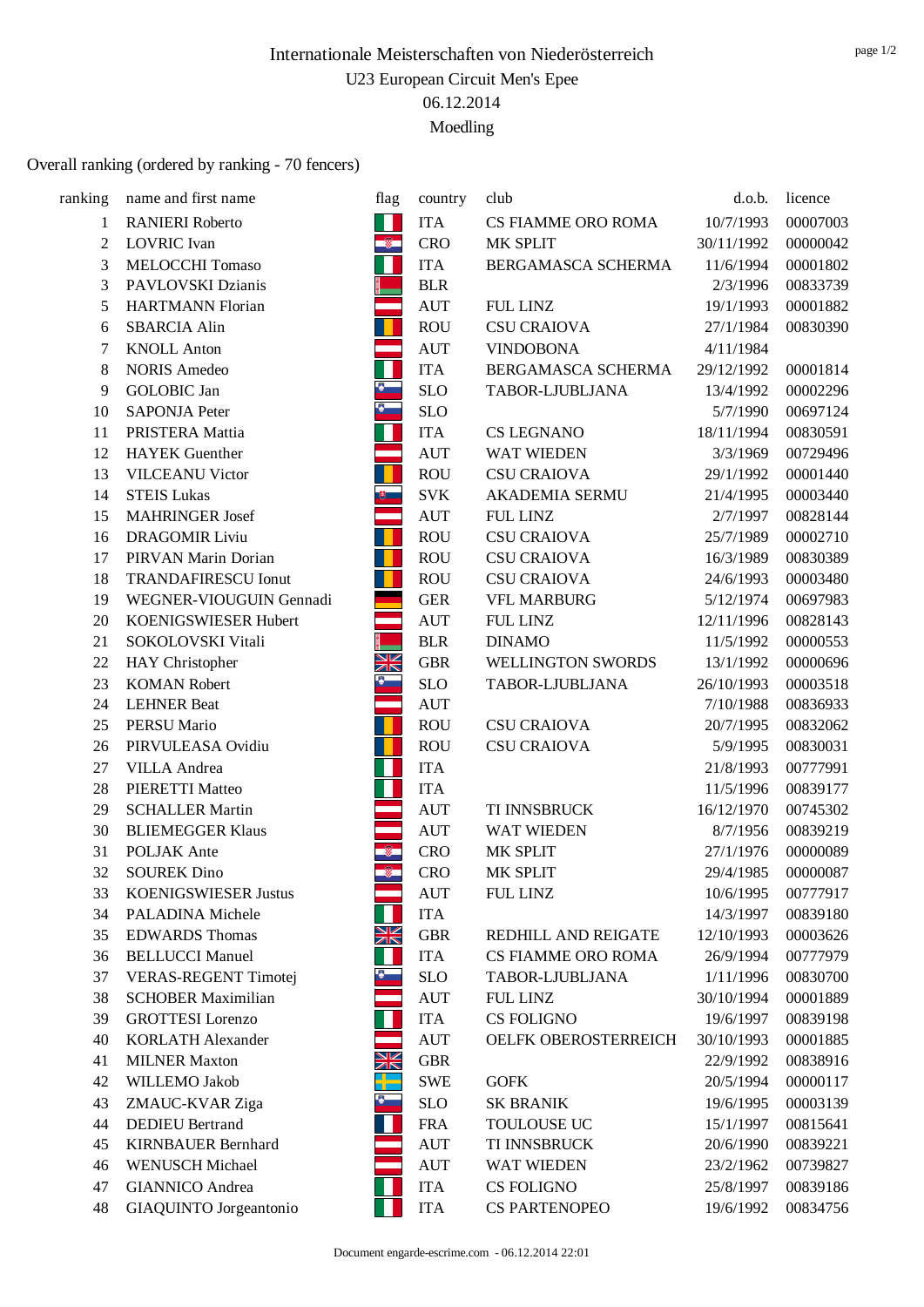Overall ranking (ordered by ranking - 70 fencers)

| ranking | name and first name           | flag                     | country    | club                   | d.o.b.     | licence  |
|---------|-------------------------------|--------------------------|------------|------------------------|------------|----------|
| 48      | <b>KRAUS</b> Peter            | 博士                       | <b>SVK</b> | <b>AKADEMIA SERMU</b>  | 30/11/1995 | 00003428 |
| 50      | <b>SZASZ Peter</b>            |                          | <b>AUT</b> | <b>WFK WIEN</b>        | 5/4/1983   | 00839226 |
| 51      | <b>GUSTENAU Gustav</b>        |                          | <b>AUT</b> | HSV WR.NEUSTADT        | 1/6/1997   | 00832792 |
| 52      | <b>VENZA William</b>          |                          | <b>ITA</b> |                        | 12/2/1995  | 00839176 |
| 53      | <b>MATASSA Francesco</b>      |                          | <b>ITA</b> | SPORTING CENTER PRAT   | 3/5/1994   | 00001712 |
| 54      | <b>VINKOVIC Goran</b>         | $\overline{\mathscr{B}}$ | <b>CRO</b> | <b>CAFC MLADOST</b>    | 17/3/1997  | 00831904 |
| 55      | <b>HUBER Thomas</b>           |                          | <b>AUT</b> | <b>FUM MOEDLING</b>    | 13/9/1995  | 00836876 |
| 55      | <b>KUMISA</b> Matej           | Ñ.                       | <b>CRO</b> | <b>CAFC MLADOST</b>    | 1/12/1996  | 00828256 |
| 57      | <b>HAIDER</b> Gunther         |                          | <b>AUT</b> | <b>UFC WIEN</b>        | 14/2/1967  | 00832815 |
| 58      | <b>KOGLER Mathias</b>         |                          | <b>AUT</b> | OELFK OBEROSTERREICH   | 20/6/1990  | 00688163 |
| 59      | <b>KRAUS</b> Daniel           | 吧                        | <b>SVK</b> | <b>AKADEMIA SERMU</b>  | 4/3/1994   | 00003426 |
| 60      | ZIELINSKI-LICK Juergen        |                          | <b>AUT</b> | <b>KAPFENBERGER SV</b> | 27/10/1962 | 00839228 |
| 61      | <b>SAMHABER Michael</b>       |                          | <b>AUT</b> | OELFK OBEROSTERREICH   | 24/4/1984  | 00744559 |
| 62      | <b>STEGER Lukas</b>           | an<br>Ba                 | <b>AUT</b> | HSV ST.JOHANN          | 26/1/1996  | 00839225 |
| 63      | <b>SANZ Robin</b>             |                          | <b>AUT</b> | HSV WR.NEUSTADT        | 5/6/1993   | 00836877 |
| 64      | <b>LINSBERGER Michael</b>     |                          | <b>AUT</b> | <b>UFC WIEN</b>        | 26/1/1991  | 00834814 |
| 65      | KOSPACH Christoph             |                          | <b>AUT</b> | <b>ASC WIEN</b>        | 30/3/1977  | 00839222 |
| 66      | FRANKOVIC Leon                |                          | <b>SLO</b> |                        | 4/9/1991   | 00697113 |
| 67      | <b>KUEHNEL Sven</b>           |                          | <b>AUT</b> | <b>ASC WIEN</b>        | 7/7/1987   | 00832814 |
| 68      | <b>EGGENREICH Stefan</b>      |                          | <b>AUT</b> | HSV ST.JOHANN          | 27/8/1984  | 00839220 |
| 69      | <b>RETTENSTEINER Johannes</b> |                          | <b>AUT</b> | <b>PSV WIEN</b>        | 14/8/1957  | 00767110 |
| 70      | <b>KENDA</b> Johannes         |                          | <b>AUT</b> | <b>FK BALMUNG</b>      | 30/10/1994 | 00839235 |